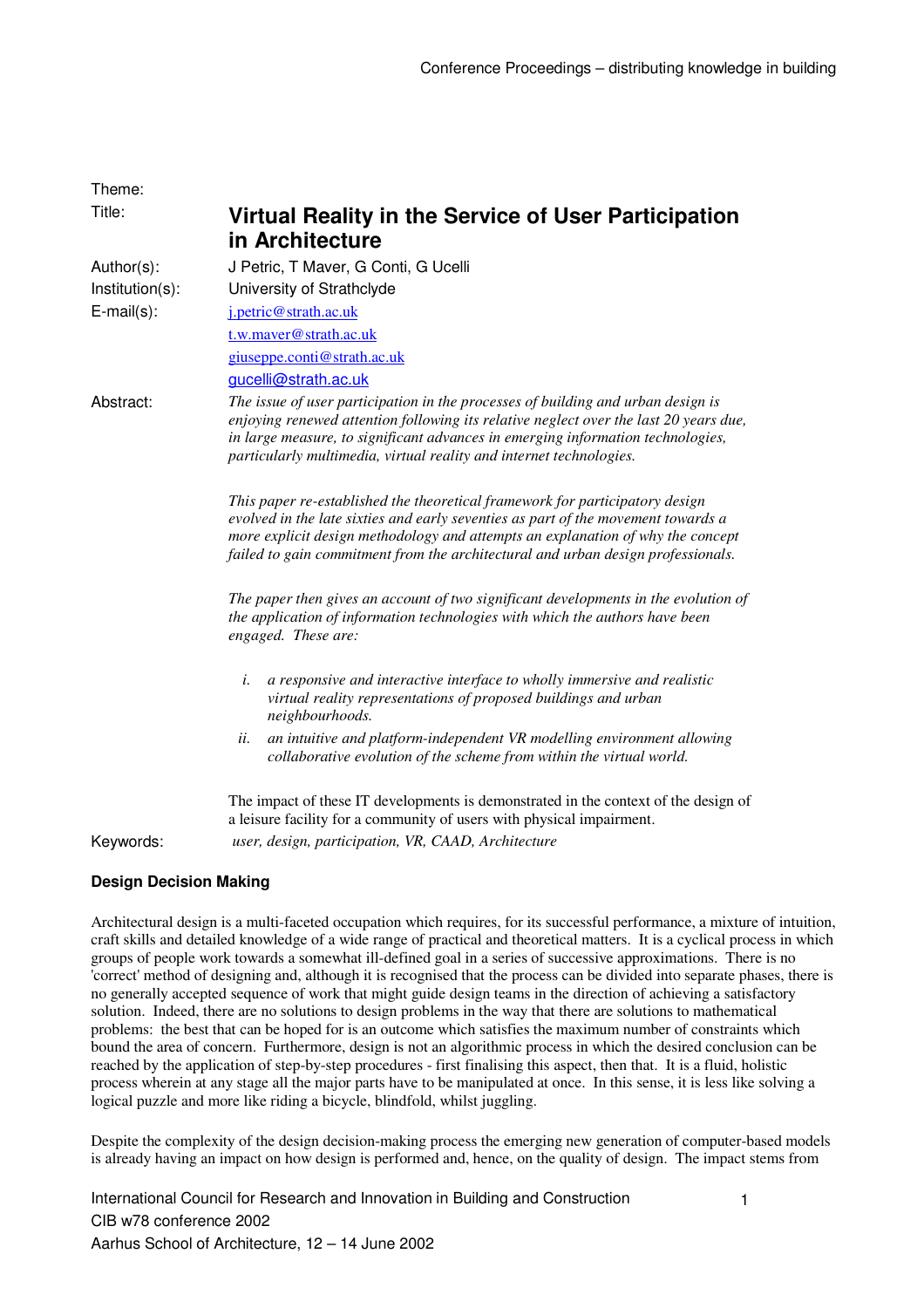the fact that the new models, as opposed to paper-based plans and elevations or other conventional forms, are predictive rather than descriptive; dynamic rather than static; explicit rather than implicit and, above all, permit a more-or-less continuous and interactive assessment of the effects of a developing design on cost and performance.

Evidence is growing of the advantages offered by the application of computers in design, and these can be summarised as follows:

#### Widening the Search for Solutions

Access to programs which dynamically predict the cost and performances characteristics of optional design proposals can increase the scope of search for good solutions by as much as ten-fold. Not only is the search coverage extended, it is also more purposefully directed because designers are able to compare the quality of any one tentative solution against the quality of all previous solutions.

#### Greater Integration in Decision-Making

In conventional working, a great deal of design time is lost as proposals are passed to and fro between the architect (who tends to be the originator) and the other specialist members of the design team (who tend to the "checkers"). Quite frequently the scheme on which the architect has lavished time and effort is found by one or other of the specialists to be infeasible. With access to appropriate appraisal techniques embodied in computer programs, it is possible to check a proposal against a wide range of criteria from the outset of the design activity. Moreover, it is entirely practical (though not yet a widespread working method) for all members of the design team to have access to, and operate on, the common design model whether or not they share a design office. The models, then, can provide a strong integrating force in design team working.

#### Improving Design Insights

Apart from the use of appraisal programs to search for better designs, the programs can be used in a research and development context to provide insights into the way in which particular design decisions affect cost and performance. Typically, a designer working in this mode would select an existing building for study, then, keeping all other design variables constant (insofar as this is possible), systematically vary one factor while recording the cost/performance output from the program. In this manner, the architect can establish sets of causal relationships which provide powerful insights into structure of design decision-making.

#### Differentiation of Objective and Subjective Judgements

Contrary to the early fears of many architectural practitioners, the use of CAAD techniques focuses increased attention on subjective value judgements rather than less. As measurable attributes of optional designs are made more explicit, the necessary value judgements are forced to the surface of design activity and thereby, themselves become more explicit. The effect of this is to make it clear to designers and their clients, which judgements are based on quantifiable criteria and which on subjective and intuitive concepts.

Evidence of the degree to which computer-generated cost/performance information promotes effective value judgement, throws into sharp focus the crucial question: **whose** value judgement? This question was, for the first time, seriously addressed in the Design Participation Conference in Manchester in 1971 (1). At that time, however, the human-machine interface was too primitive for the concept of useful participation by the users of buildings to be achieved. The new technologies of VR and Multimedia give real prospects for participation.

## **Virtual Reality**

The present use of 3D simulations or more effective virtual worlds has provided the designer and user participants with new media capable of storing several levels of information traditionally obtained only with the help of multiple media, usually more time and resource-consuming.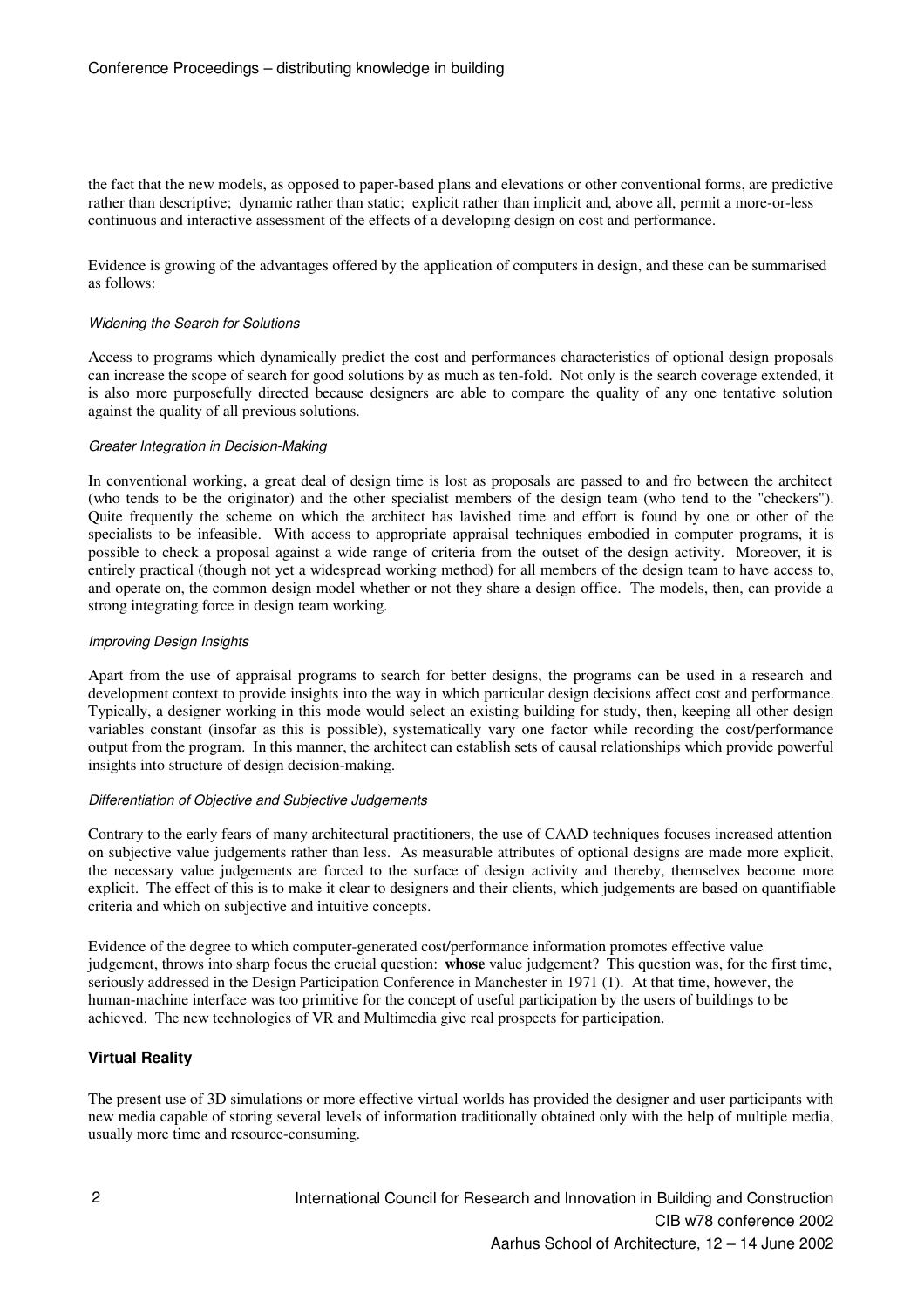Virtual models in particular can store information about planning issues, geometric design, material choices or even furniture and lighting conditions. This level of representation provides the designer with all the necessary tools to represent an architectural environment and facilitate the research of potentially good design solutions.

The use of Virtual Reality (VR) within the design process has not only enabled the designer to store more information than with the use of the traditional media and to check the design solutions more efficiently but furthermore it has enhanced the level of simulation providing:

- **Immersion**: Users are completely surrounded by the environment.
- **Presence**: Being surrounded the participant has actually the sensation of being *in* the environment. The Virtual Environment becomes then a place on its own and its perception is similar to real environments.
- **Interactivity**: This is surely the most important *feature* provided by VR: the environment allows the participant to be involved and the result of the actions done by the participant is visualized in the VE.
- **Autonomy**: Participants are neither constrained in paths nor in views preset by others but have the freedom and autonomy to explore any single part of the environment.
- **Collaboration**: Multiple users are able to take part and to interact in the same VE.

The use of VR can also broaden the boundaries of traditional perception to give the experience of worlds not necessarily real or material and to give the freedom to safely simulate dangerous or expensive condition for training purposes. In fact some applications can simulate something completely different from anything we have ever directly experienced such as the visualisation of the ebb and flow of the world's financial markets or the information of a large corporate database. Other applications provide ways of viewing from an advantageous perspective not possible or too expensive in the real world, like scientific simulators, tele-presence systems and air traffic control systems.

The speed at which technology is evolving is making the application of VR within the design professions a feasible approach. AEC companies have already started to evaluate how time consuming the traditional presentation path can be where animations or walkthroughs are used to show designs solutions to their clients. In fact traditional CAD/CAAD systems are used as rendering tools more than design tools. Any change on design solutions is subject to the inevitable delay of having to step back to the CAD/CAAD systems and then the result must be rendered again to be eventually visualized. This approach is obviously not only inconvenient but time consuming and therefore costly. The consequence of these issues is that some design and manufacturing companies have already started to investigate how VR can be used within the design process.

# **The JCAD-VR Prototype**

In the Department of Architecture and Building Science at the University of Strathclyde, the ABACUS group has been building a prototype design decision support system known as JCAD-VR (2).

The idea upon which the JCAD-VR framework is founded is to anticipate the use of VR within the creation phase thus taking full advantage of VR technology. The system in fact allows the creation of simple virtual environments through a user-friendly interface without forcing the user to model it with traditional CAAD packages. The use of CAAD packages is therefore left to the final stage of the project, where further refinements are needed.

It creates simple parametric 3D-shapes directly in a co-edit VR environment, thus allowing the design to be shared as it evolves.



*Figure 1. Traditional Schema.*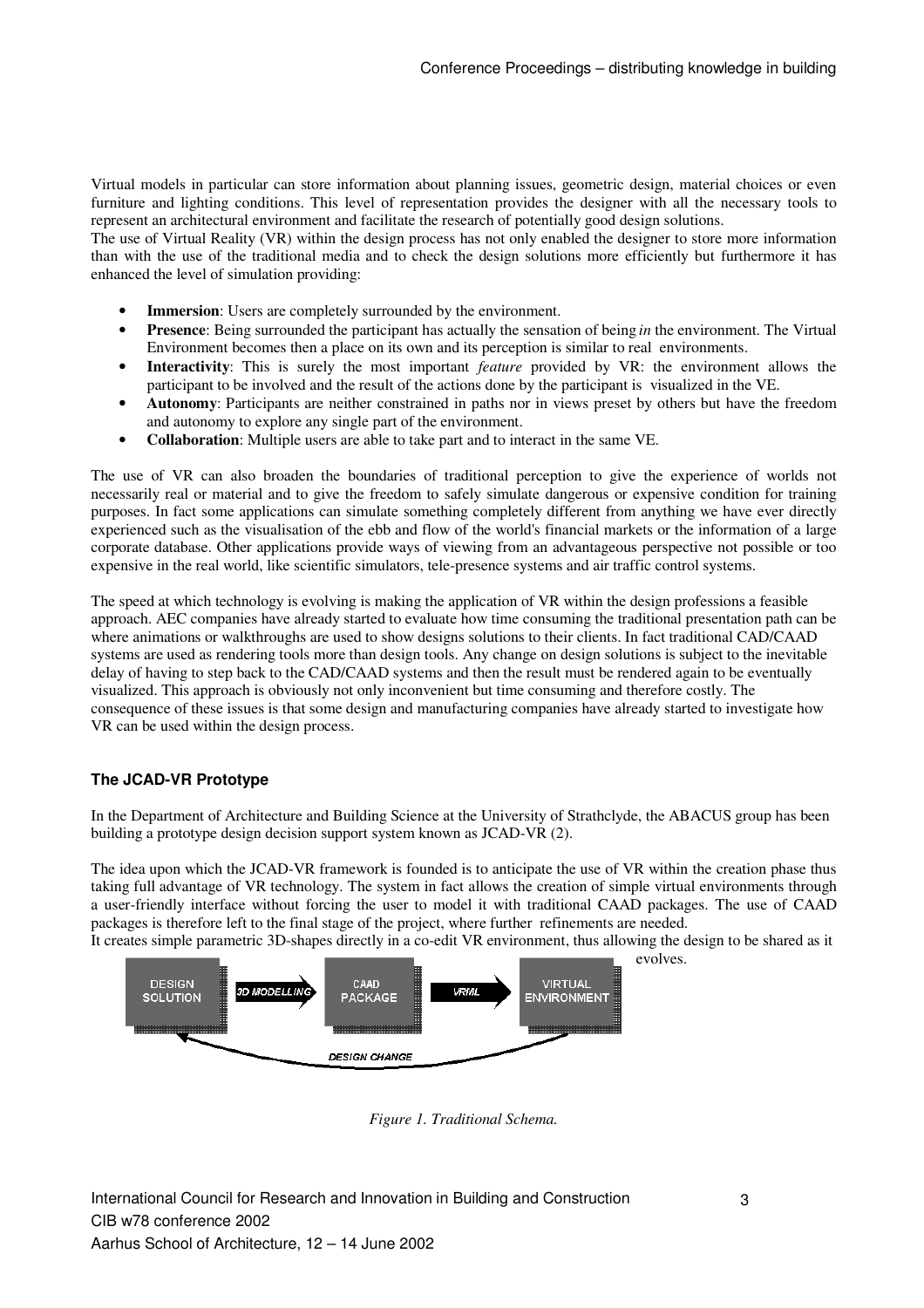

*Figure 2. JCAD-VR Schema.*

To allow constant collaboration between several users the entire project is based on client-server architecture where every user accesses the virtual world, interacts with the VE and shares design tasks. The whole framework is organised in an object-oriented fashion, where each module fulfils a certain task and it is independently coded. This approach has allowed the delivery of an initial functioning core of the system, whose capabilities will be expanded in the near future.



*Figure 3. The JCAD-VR framework schema*

From the implementation point of view JCAD-VR handles the VE through two closely connected sections: a *3D engine* and a *services unit* each made of several *modules.*

## **3D engine unit**

The 3D engine handles all the information regarding the visual aspects of the VE. It includes the code necessary to create and modify geometric entities (**geometry core**), to run the 3D-interface (**interface core**) and to deal with several different output devices (**visual core**).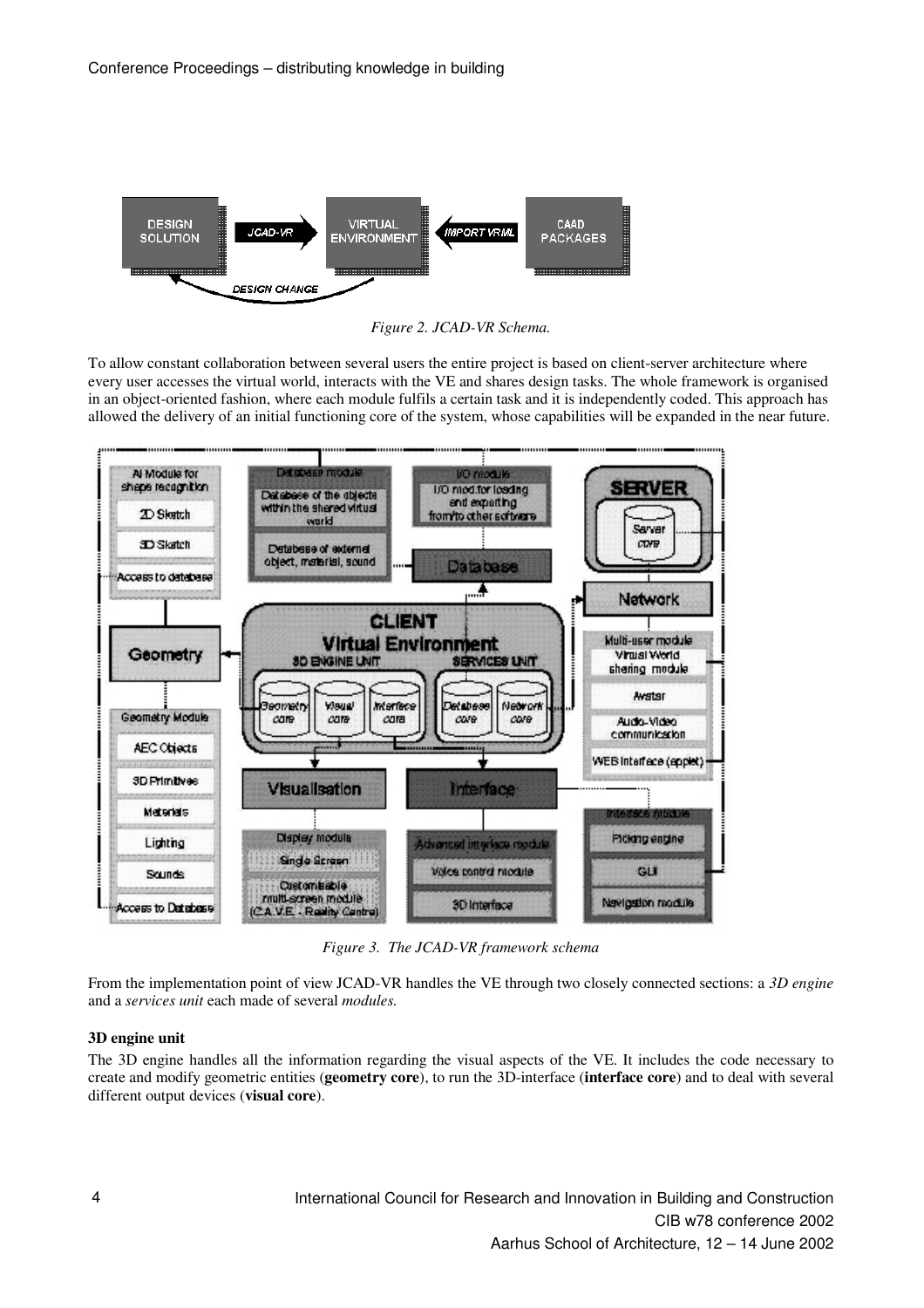The first module of the **geometry core** handles the creation of 3D objects: both geometric primitives (cones, boxes, spheres etc.) and architectural entities (walls, slabs etc.). To the architectural entities some extra properties were provided such as: information on internal and external faces or windows and doors attached to them.

The *geometry module* will also provide the means for attaching materials to objects and add lights and objects from a library to the virtual world through the *database module*.

The **interface core** does not implement a traditional graphic user interface (GUI): JCAD-VR has been provided with a 3D interface that is an integral part of the virtual world itself. The idea behind it is that instead of the traditional menus and toolbars the UI is immersed in VE providing the means for the interaction: 3D menus pop up showing 3D icons and the 3D menus themselves can be moved for the convenience of the user. Visual feedback is provided in the form of rulers showing the size of objects or 3D icons helping the user in the operations to be done on the objects.

The **visual core** is the part of the framework that allows the interfacing with the visualization devices. The client application has been implemented in order to be used on PCs as well as on SGI supercomputers. The former are normal PCs whose video-card is displaying the virtual world only on a traditional window at full screen, the latter is a 12 processors 6Gb Ram SGI Onyx2 system running a Reality Centre. When JCAD-VR is launched on the system running the Reality Centre it can take advantage of the increased computational power stretching its visual output on a 5 metre wide 2 metre high tassellated screen where 3 projectors create a 160 degree panoramic image.

For the sake of flexibility the entire system is coded in Java<sup>TM</sup>. The choice, even if less efficient in terms of performances if compared with some other languages, offered indeed great flexibility, true scalability and last but not least fully multi-platform support. Moreover the use of Java<sup> $TM$ </sup> programming language became a natural choice when its 3D suite was released (Java $3D^{TM}$ ).

This choice has provided the flexibility necessary to deliver images for a range of viewing devices and the internal architecture of the visual core is such that modules might be easily adapted to allow use of different VR devices such as CAVEs or Headmounted Displays.

## **Services unit**

The *services unit* handles all the circulation of data within the system.

It is the backbone of the interconnection between users: it manages network connections, it exchanges data between users (**network core**) and it keeps track of the state of the virtual world through a database from which it also retrieves objects information (**database core**).

The *services unit* is based on a client/server architecture therefore it is implemented across two independent packages of the framework the *client* and the *server* and the **network core** allows the transmission of data between them.

The **network core** is thus based on a multi-client server, several clients and the network allowing the communication. The server is the data-delivering unit that looks after the information to be broadcast. The clients are the users themselves who perform actions and queries, when active, and when passive, rely on the server for receiving data update. The intrinsic multiplatform nature of JCAD-VR, inherited from the language used, allows the server to transmit data to a broad range of machines across several operating systems. The communication channel ensures the link between server and clients through a TCP/IP network.

As an independent part of the framework the server has a simple and autonomous interface that provides primarily information about the network system.

At the present stage the *network module* supports:

- Broadcasting of new geometries in the VE
- Notification of creation of new geometries in every user's internal database and broadcasting of their numerical information
- Broadcasting of modifications applied on geometries in the VR scene
- Notification of changes on geometries in every user internal database
- Checking for user priority on the objects through a distributed locking mechanism
- *Avatars* representing multiple clients in the VE
- Interaction between users through a chat system and a whiteboard for freehand sketching in 2D.

It will be soon expanded to include new functionalities such as the transfer of voice and video across users.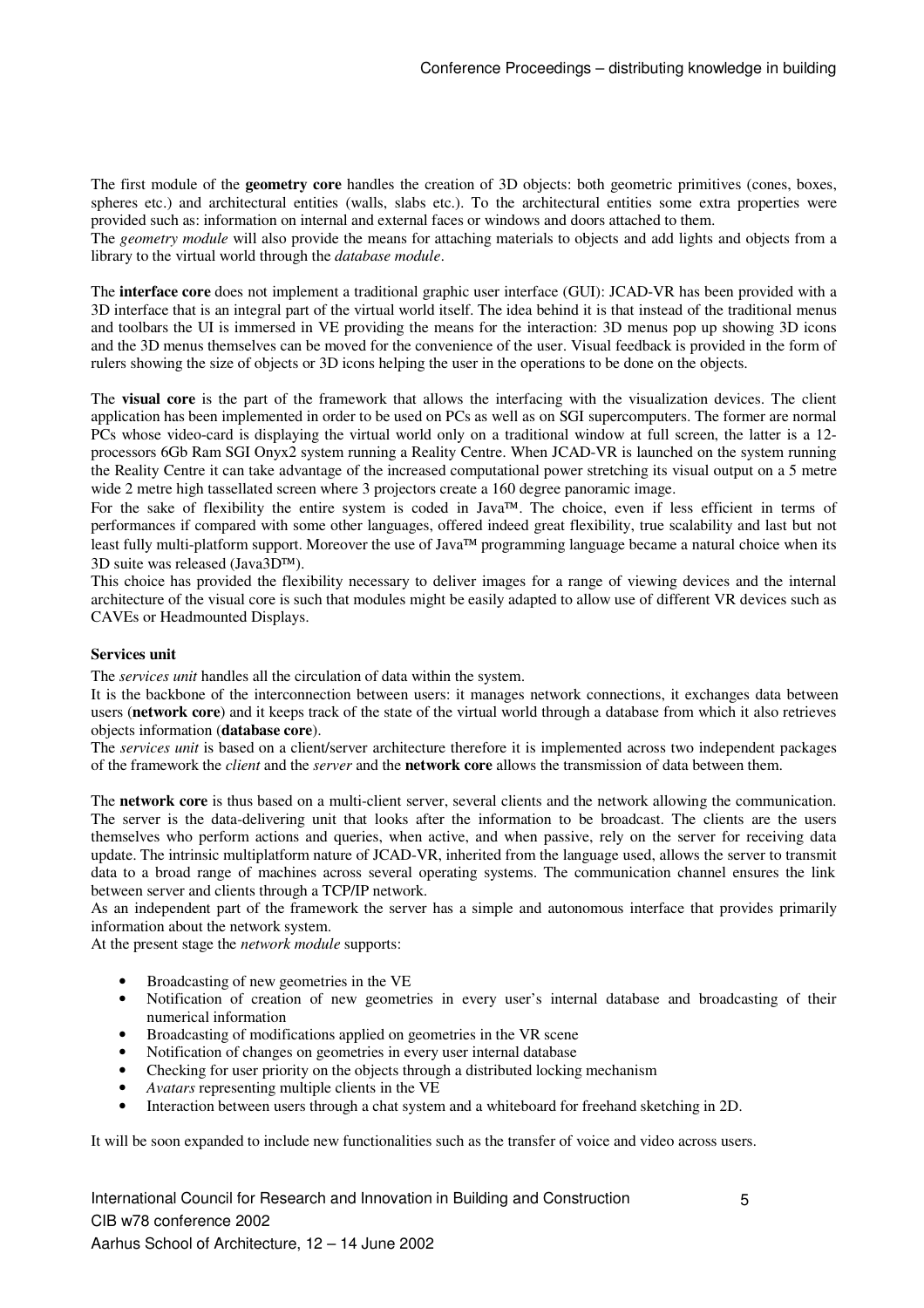

*Figure 4. The client/server architecture of JCAD-VR where the server broadcasts to several clients including the Reality Centre*

The **database core** includes an internal database, that keeps track of the numerical parameters of the geometries created or modified within the virtual scene, and an external database through which users will be able to retrieve more complex 3D shapes, AEC objects, materials, lights etc.

The internal database is closely coupled with the **network core**. Not only it keeps track of what it is happening in the user's virtual world but also, most importantly, it receives, through the network, information sent by other users' internal databases. If a new object is created or its geometric parameters are changed the system will upgrade the internal database of each user no matter who is doing the action.

For the convenience of the user an *I/O module* supports loading of external files thus allowing import from traditional CAAD packages.

## **Initial Trials**

The current prototype version of JCAD-VR is starting trials of its simultaneous use at the Technical University of Eindhoven and the University of Strathclyde. However, an earlier version was piloted with a group of students in the BSc (Architectural Studies) at the University of Strathclyde.

The brief for the design project associated with the workshop was quite demanding: A Sailing Club for the Disabled located on a canal site in Glasgow City Centre. A real client community agreed to be involved in the project and in the assessment of its outcomes (3).

Within the overall JCAD-VR system, students were encouraged to use initially a standard CAAD package for initial creation of the geometry and then to refine the design using VRML. Event management in their virtual worlds was done through the user of sensors and connectivity. These include touch sensors, proximity sensors, time sensors and anchors.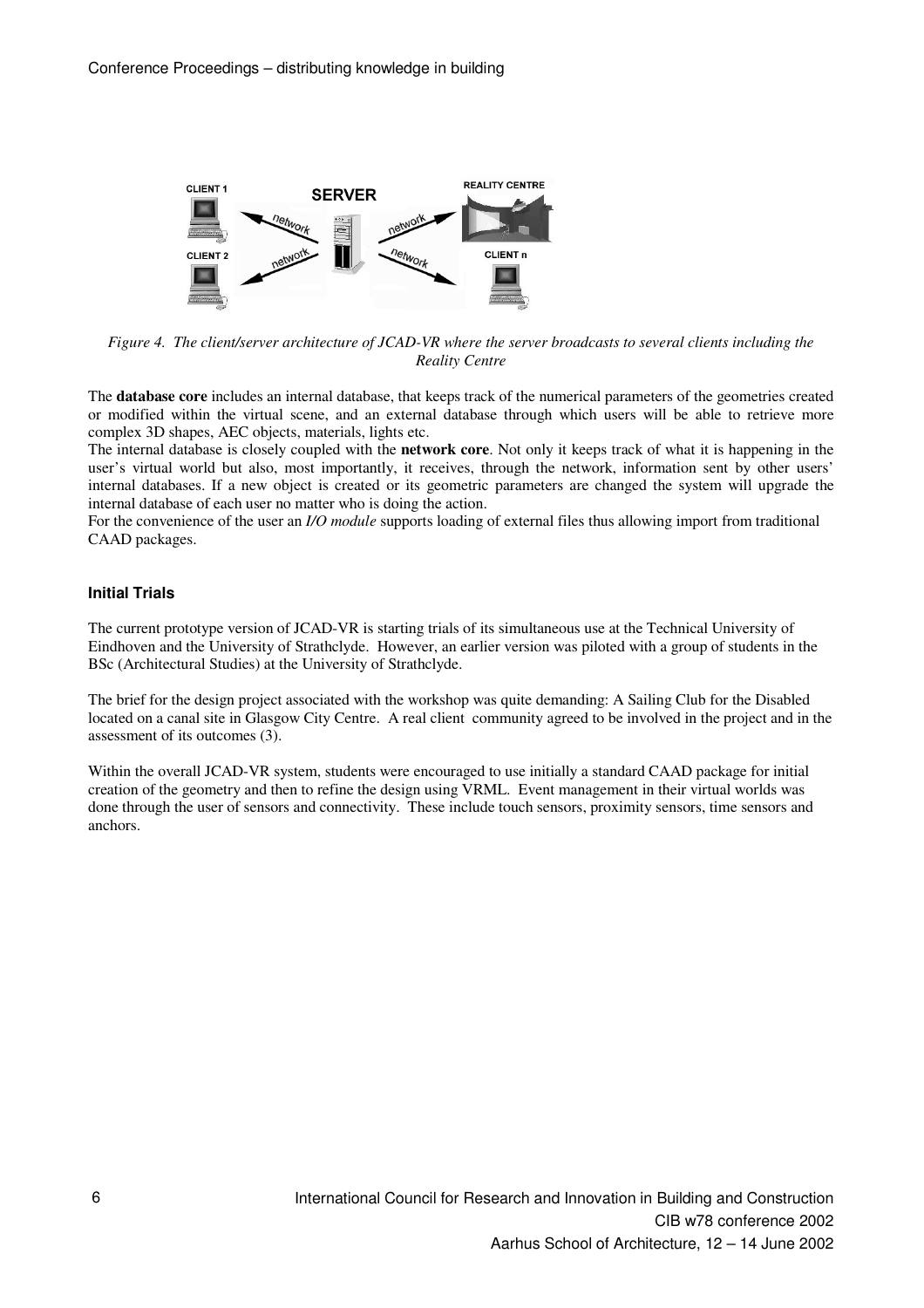

*Figure 5. Sailing Club for the Disabled at Spier's Wharf, Glasgow.*

# **The design outcomes**

The outcome of the experiment – although not statistically measurable – was nonetheless considered to be remarkable by both the tutors and the client community. One second year student in particular made the most effective use of the full range of functionality of the system.

In relation to the site and exterior of the building these were:

- Good balance between modelling of 3D geometry and texture mapping to provide a thoroughly convincing, large scale model of the site, which includes existing buildings of importance to the intervention as well as the wider urban issues such as the adjacent motorway.
- Ability to approach the site, as would a user, by sailing along the canal or, as a wheel chair user, to open gates and wheel along foot-paths to the building entrance.
- Understanding of the urban site by "flying" nearer or further from the adjacent motorway (along which cars are speeding) to check the attenuation of noise pollution.

In relation to the building itself, the contribution of the student's ability to "visit" his design, during the evolution, as would a wheelchair user, was clearly evident in the quality of the design solution and was manifested in a number of subtle but important ways, for example: